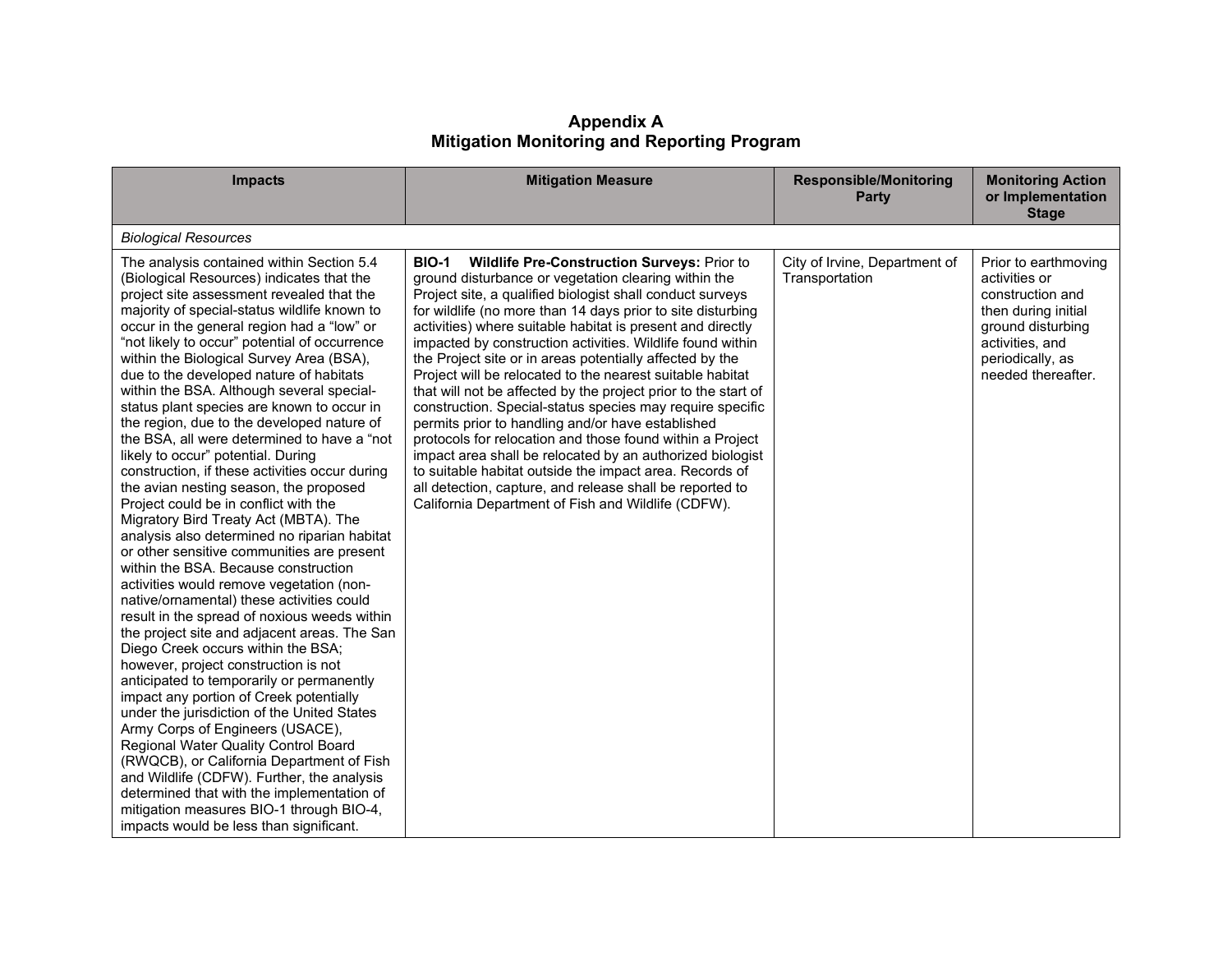| <b>Impacts</b> | <b>Mitigation Measure</b>                                                                                                                                                                                                                                                                                                                                                                                                                                                                                                                                                                                                                                                                                                                                                                                                                         | <b>Responsible/Monitoring</b><br><b>Party</b>   | <b>Monitoring Action</b><br>or Implementation<br><b>Stage</b>                                                                                 |
|----------------|---------------------------------------------------------------------------------------------------------------------------------------------------------------------------------------------------------------------------------------------------------------------------------------------------------------------------------------------------------------------------------------------------------------------------------------------------------------------------------------------------------------------------------------------------------------------------------------------------------------------------------------------------------------------------------------------------------------------------------------------------------------------------------------------------------------------------------------------------|-------------------------------------------------|-----------------------------------------------------------------------------------------------------------------------------------------------|
|                | <b>BIO-2</b> Environmental Awareness Training: The<br>Project proponent shall have a qualified biologist<br>prepare an environmental awareness and compliance<br>training program. All Project personnel will be required to<br>attend and complete the environmental awareness and<br>compliance training program. The training program shall<br>present the environmental regulations and applicable<br>permit conditions that the Project team shall comply<br>with. The training program shall include applicable<br>measures established for the Project to minimize<br>impacts to water quality and avoid sensitive resources,<br>habitats and species. Dated sign-in sheets for attendees<br>at these meetings shall be maintained and submitted to<br>the City of Irvine.                                                                 | City of Irvine, Department of<br>Transportation | Initial training prior to<br>construction and<br>administered as<br>needed, provided<br>new contractor/staff<br>access the work site<br>area. |
|                | <b>BIO-3</b> Implement Best Management Practices:<br>Prior to the issuance of any grading permits and/or<br>notice to proceed, the Project proponent shall submit<br>grading plans and specifications to the City of Irvine,<br>which indicate that the Project shall implement the<br>following BMPs:                                                                                                                                                                                                                                                                                                                                                                                                                                                                                                                                            | City of Irvine, Department of<br>Transportation | Prior to and during<br>construction.                                                                                                          |
|                | Restrict non-essential equipment to the existing<br>$\bullet$<br>roadways and/or ruderal areas to avoid disturbance<br>to native vegetation.                                                                                                                                                                                                                                                                                                                                                                                                                                                                                                                                                                                                                                                                                                      |                                                 |                                                                                                                                               |
|                | All excavation, steep-walled holes or trenches in<br>$\bullet$<br>excess of six inches in depth shall be covered at the<br>close of each working day by plywood or similar<br>materials or provided with one or more escape<br>ramps constructed of earth dirt fill or wooden<br>planks. Trenches will also be inspected for<br>entrapped wildlife each morning prior to onset of<br>construction activities and immediately prior to<br>covering with plywood at the end of each working<br>day. Before such holes or trenches are filled, they<br>will be thoroughly inspected for entrapped wildlife.<br>Any wildlife discovered will be allowed to escape<br>before construction activities are allowed to resume<br>or will be removed from the trench or hole by a<br>qualified biologist holding the appropriate permits (if<br>required). |                                                 |                                                                                                                                               |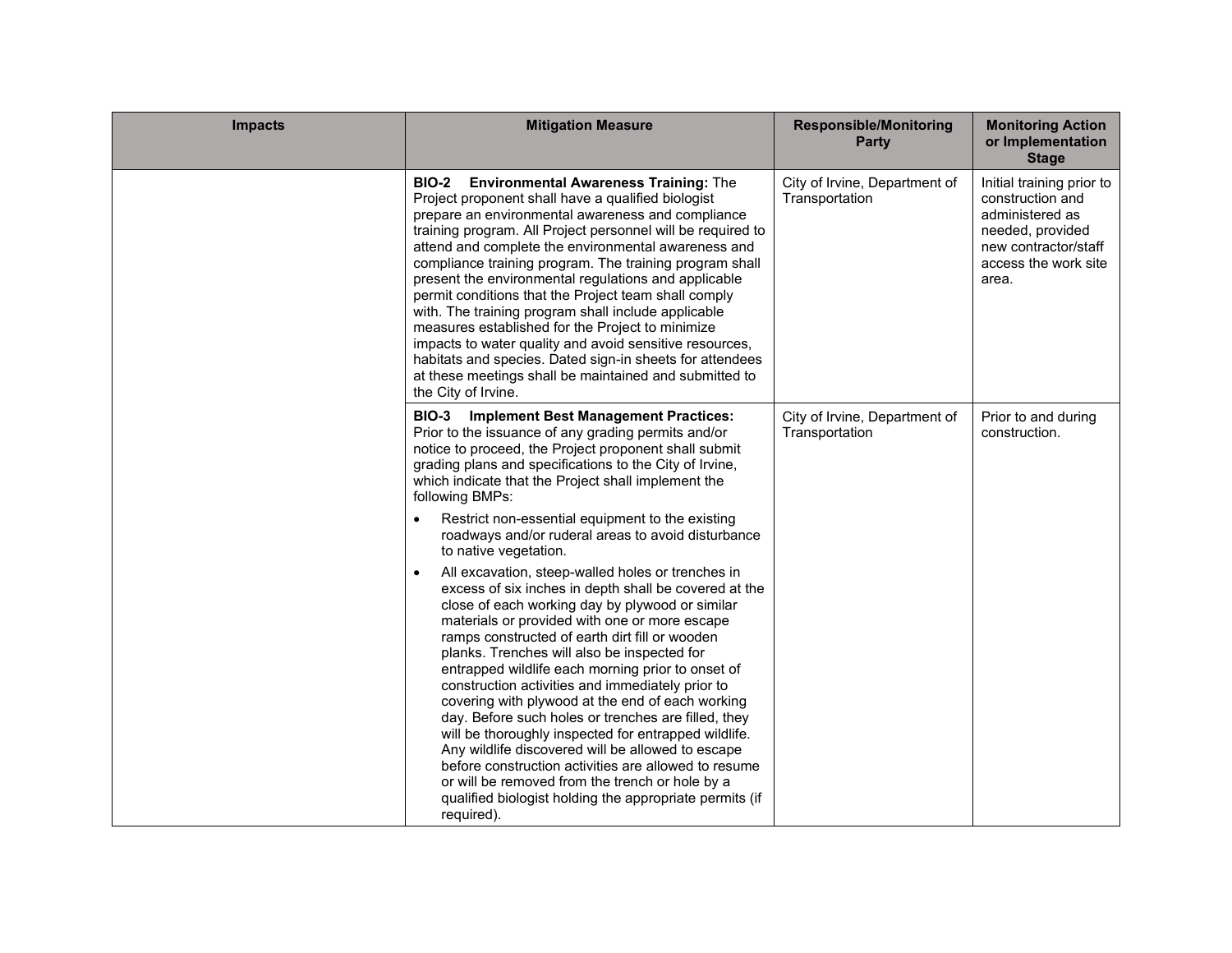| <b>Impacts</b> | <b>Mitigation Measure</b>                                                                                                                                                                                                                                                                                                                                                                                                                                                                                                                                                                                                                                                                                                                                                                                                                                             | <b>Responsible/Monitoring</b><br>Party                                                                  | <b>Monitoring Action</b><br>or Implementation<br><b>Stage</b> |
|----------------|-----------------------------------------------------------------------------------------------------------------------------------------------------------------------------------------------------------------------------------------------------------------------------------------------------------------------------------------------------------------------------------------------------------------------------------------------------------------------------------------------------------------------------------------------------------------------------------------------------------------------------------------------------------------------------------------------------------------------------------------------------------------------------------------------------------------------------------------------------------------------|---------------------------------------------------------------------------------------------------------|---------------------------------------------------------------|
|                | Minimize mechanical disturbance of soils to reduce<br>$\bullet$<br>impact of habitat manipulation on small mammals,<br>reptiles, and amphibians.                                                                                                                                                                                                                                                                                                                                                                                                                                                                                                                                                                                                                                                                                                                      |                                                                                                         |                                                               |
|                | Removal/disturbance of vegetation shall be<br>$\bullet$<br>minimized to the greatest extent feasible.                                                                                                                                                                                                                                                                                                                                                                                                                                                                                                                                                                                                                                                                                                                                                                 |                                                                                                         |                                                               |
|                | Install and maintain appropriate erosion/sediment<br>$\bullet$<br>control measures, as needed, throughout the<br>duration of work activities.                                                                                                                                                                                                                                                                                                                                                                                                                                                                                                                                                                                                                                                                                                                         |                                                                                                         |                                                               |
|                | Vehicles shall not be driven, or equipment operated,<br>$\bullet$<br>in water covered/wetted portions of a stream<br>channel, or where riparian vegetation may be<br>destroyed, except as otherwise provided for in the<br>permits/agreements from the CDFW, United States<br>Army Corps of Engineers (USACE), and/or<br>Regional Water Quality Control Board (RWQCB).                                                                                                                                                                                                                                                                                                                                                                                                                                                                                                |                                                                                                         |                                                               |
|                | No vehicles or equipment shall be refueled within<br>$\bullet$<br>100 feet of an ephemeral drainage or wetland<br>unless a bermed and lined refueling area is<br>constructed. Spill kits shall be maintained on site in<br>sufficient quantity to accommodate at least three<br>complete vehicle tank failures of 50 gallons each.<br>Any vehicles driven and/or operated within or<br>adjacent to drainages or wetlands shall be checked<br>and maintained daily to prevent leaks of materials.                                                                                                                                                                                                                                                                                                                                                                      |                                                                                                         |                                                               |
|                | <b>Nesting Bird Surveys and Avoidance</b><br><b>BIO-4</b><br><b>Measures:</b> Prior to initial site disturbance/issuance of<br>grading permits, seasonally timed presence/absence<br>surveys for nesting birds shall be conducted by a<br>qualified biologist. If construction activities carry over<br>into a second nesting season(s) the surveys will need to<br>be completed annually until the Project is complete. A<br>minimum of three survey events, three days apart shall<br>be conducted (with the last survey no more than three<br>days prior to the start of site disturbance), if construction<br>is scheduled to begin during avian nesting season<br>(February 15th through September 15th); surveys for<br>raptors shall be conducted from January 1st to August<br>15th. Surveys shall be conducted within 500 feet of all<br>Project activities. | City of Irvine, Department of<br>Transportation<br>California Department of<br><b>Fish and Wildlife</b> | Prior to earthmoving<br>activities or<br>construction.        |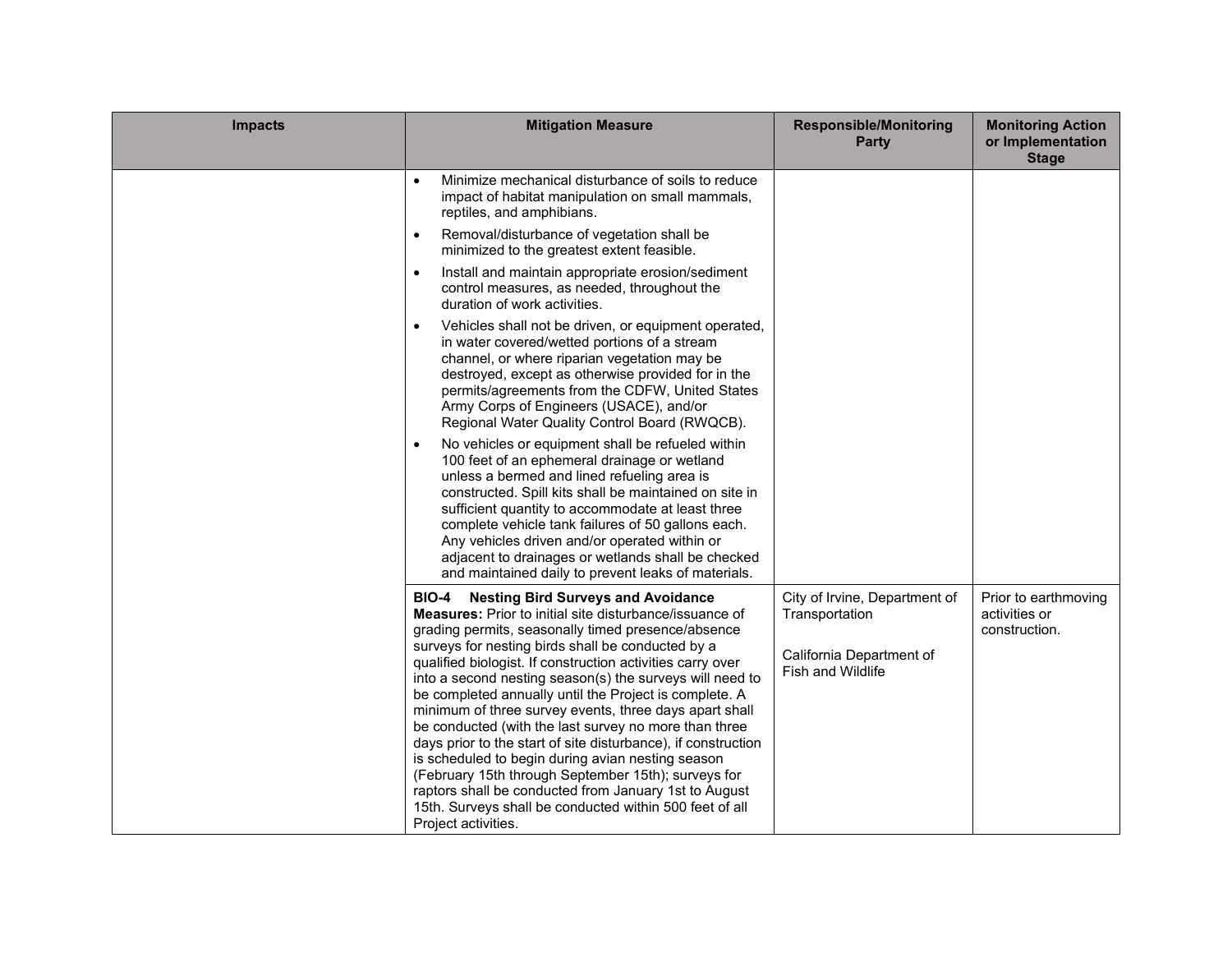| <b>Impacts</b>                                                                                                                                                                                                                                                                                                                                                                                                                                                                                                                                                                                                                                                                                                                                                                                                                                                                                                                                                                          | <b>Mitigation Measure</b>                                                                                                                                                                                                                                                                                                                                                                                                                                                                                                                                                                                                                                                                                                                                                                                                                                                                                                                                                                                                                                                                                                                                                                                                                                                                            | <b>Responsible/Monitoring</b><br><b>Party</b>   | <b>Monitoring Action</b><br>or Implementation<br><b>Stage</b> |
|-----------------------------------------------------------------------------------------------------------------------------------------------------------------------------------------------------------------------------------------------------------------------------------------------------------------------------------------------------------------------------------------------------------------------------------------------------------------------------------------------------------------------------------------------------------------------------------------------------------------------------------------------------------------------------------------------------------------------------------------------------------------------------------------------------------------------------------------------------------------------------------------------------------------------------------------------------------------------------------------|------------------------------------------------------------------------------------------------------------------------------------------------------------------------------------------------------------------------------------------------------------------------------------------------------------------------------------------------------------------------------------------------------------------------------------------------------------------------------------------------------------------------------------------------------------------------------------------------------------------------------------------------------------------------------------------------------------------------------------------------------------------------------------------------------------------------------------------------------------------------------------------------------------------------------------------------------------------------------------------------------------------------------------------------------------------------------------------------------------------------------------------------------------------------------------------------------------------------------------------------------------------------------------------------------|-------------------------------------------------|---------------------------------------------------------------|
|                                                                                                                                                                                                                                                                                                                                                                                                                                                                                                                                                                                                                                                                                                                                                                                                                                                                                                                                                                                         | If any special-status species are observed, consultation<br>with U.S. Fish and Wildlife Service and/or CDFW is<br>required. If breeding birds with active nests are found<br>prior to or during construction, a qualified biological<br>monitor shall establish a 300-foot buffer around the nest<br>and no activities will be allowed within the buffer(s) until<br>the young have fledged from the nest or the nest fails.<br>The prescribed buffers may be adjusted by the qualified<br>biologist based on existing conditions around the nest,<br>planned construction activities, tolerance of the species,<br>and other pertinent factors. The qualified biologist shall<br>conduct regular monitoring of the nest to determine<br>success/failure and to ensure that Project activities are<br>not conducted within the buffer(s) until the nesting cycle<br>is complete or the nest fails. If construction occurs<br>outside of avian nesting season, only a single<br>presence/absence survey will be required.                                                                                                                                                                                                                                                                             |                                                 |                                                               |
| <b>Cultural Resources</b>                                                                                                                                                                                                                                                                                                                                                                                                                                                                                                                                                                                                                                                                                                                                                                                                                                                                                                                                                               |                                                                                                                                                                                                                                                                                                                                                                                                                                                                                                                                                                                                                                                                                                                                                                                                                                                                                                                                                                                                                                                                                                                                                                                                                                                                                                      |                                                 |                                                               |
| As noted in Section 5.5 (Cultural<br>Resources), the analysis determined no<br>built environment historical resources would<br>be affected since the area was largely<br>developed in the 1970s and through the<br>1990s and the minor "sliver-takes" proposed<br>as part of the roadway widening would not<br>result in a change to the overall setting or<br>feeling of the area. Moreover, the records<br>searches conducted at the South-Central<br>Coast Information Center (SCCIC) on<br>November 20, 2019 and pedestrian survey<br>of the project area did not reveal the<br>presence of historic structures. A field<br>survey of the project area by a qualified<br>archaeologist did not reveal surficial<br>archaeological remains. Results of a record<br>search requested from the Native American<br>Heritage Commission (NAHC) Sacred<br>Lands File were also negative. In addition to<br>the NAHC negative results, Tribal<br>representatives of the Gabrieleño Mission | <b>CUL-1 Discovery of Prehistoric or Historic</b><br>Archaeological Materials. If deposits of prehistoric or<br>historical archaeological materials are discovered during<br>non-monitored Project activities, all work within 25 feet<br>of the discovery shall be redirected and a qualified<br>archaeologist contacted, if one is not present, to assess<br>the situation, consult with agencies as appropriate, and<br>make recommendations for the treatment of the<br>discovery. Project personnel shall not collect or move<br>any archaeological materials. It is recommended that<br>adverse effects to the finds be avoided by Project<br>activities. If avoidance is not feasible, the archaeological<br>deposits shall be evaluated to determine if they qualify<br>as a historical resource or unique archaeological<br>resource, or as historic property. If the deposits do not<br>qualify, avoidance is not necessary. If the deposits do so<br>qualify, adverse effects on the deposits must be<br>avoided, or such effects must be mitigated. Mitigation<br>may consist of, but is not limited to, recovery and<br>analysis of the archaeological deposit; recording the<br>resource; preparing a report of findings; and<br>accessioning recovered archaeological materials at an | City of Irvine, Department of<br>Transportation | Grading activities.                                           |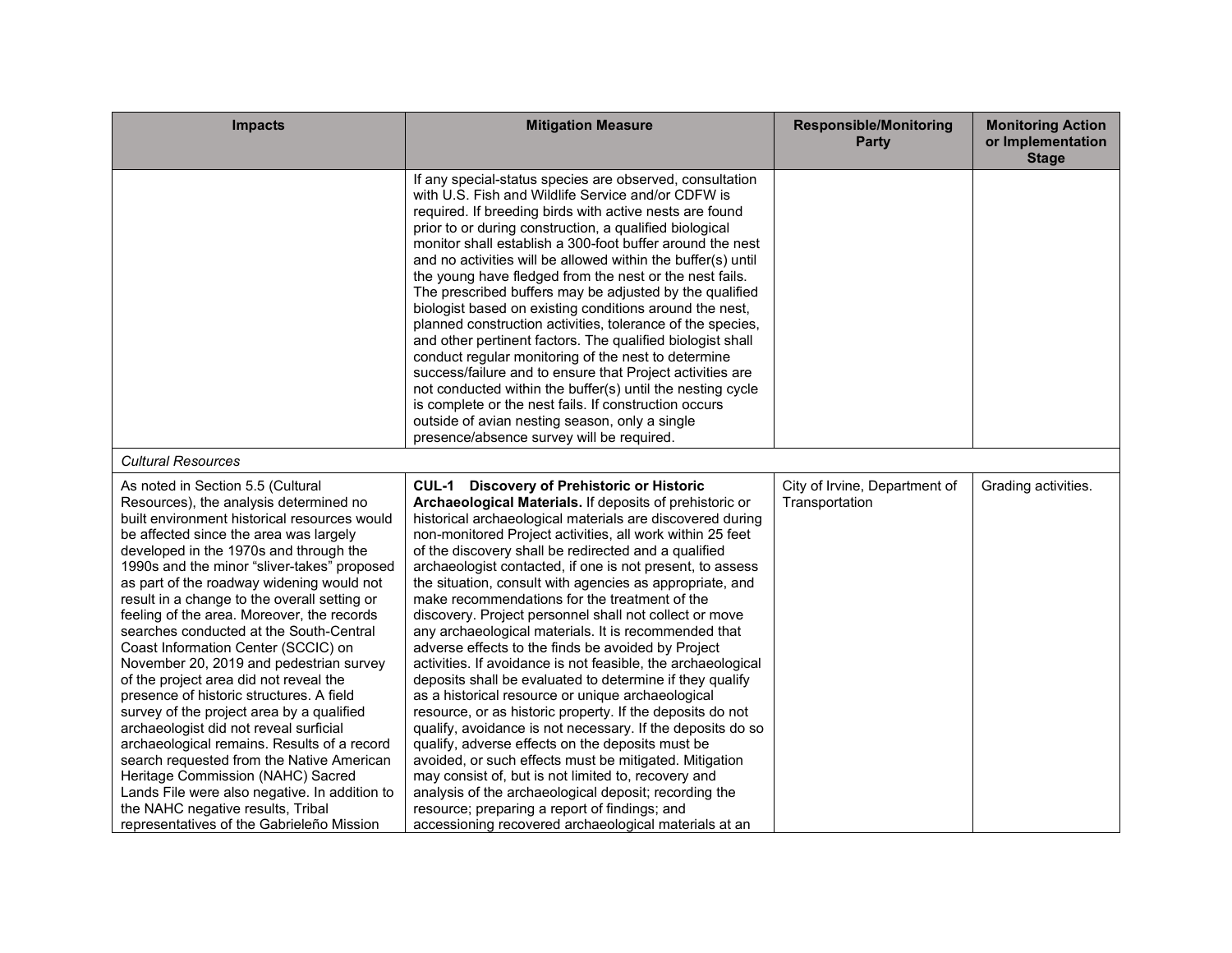| <b>Impacts</b>                                                                                                                                                                                                                                                                                                                                                                                                                                               | <b>Mitigation Measure</b>                                                                                                                                                                                                                                                                                                                                                                                                                                                                                                                                                                                                                                                                                                                                                                                                                                                                                                                                                                                                                                                                                                                                                                                                                 | <b>Responsible/Monitoring</b><br><b>Party</b> | <b>Monitoring Action</b><br>or Implementation<br><b>Stage</b> |
|--------------------------------------------------------------------------------------------------------------------------------------------------------------------------------------------------------------------------------------------------------------------------------------------------------------------------------------------------------------------------------------------------------------------------------------------------------------|-------------------------------------------------------------------------------------------------------------------------------------------------------------------------------------------------------------------------------------------------------------------------------------------------------------------------------------------------------------------------------------------------------------------------------------------------------------------------------------------------------------------------------------------------------------------------------------------------------------------------------------------------------------------------------------------------------------------------------------------------------------------------------------------------------------------------------------------------------------------------------------------------------------------------------------------------------------------------------------------------------------------------------------------------------------------------------------------------------------------------------------------------------------------------------------------------------------------------------------------|-----------------------------------------------|---------------------------------------------------------------|
| Indians Kizh Nation responded to AB 52<br>notifications requesting consultation on the<br>proposed Project. Consultation with the City<br>was conducted on December 17, 2019 via<br>teleconference. No project specific issues or<br>potential resources were identified in or near<br>the Project area by the Kizh representatives.                                                                                                                         | appropriate curation facility. Educational public outreach<br>may also be appropriate. Upon completion of the<br>assessment, the archaeologist shall prepare a report<br>documenting the methods and results and provide<br>recommendations for the treatment of the archaeological<br>deposits discovered. The report shall be submitted to the<br>South-Central Coast Information Center.                                                                                                                                                                                                                                                                                                                                                                                                                                                                                                                                                                                                                                                                                                                                                                                                                                               |                                               |                                                               |
| Although no cultural resources were<br>identified within the proposed Project area<br>during the records searches, there is the<br>possibility that undiscovered archaeological<br>resources are buried beneath the presently<br>paved and developed intersection.<br>Should inadvertent discoveries be made<br>during ground-disturbing work, the<br>implementation of mitigation measures<br>CUL-1 and CUL-2 will ensure less than<br>significant impacts. | CUL-2: Discovery of Human Remains. In the event<br>that human remains are encountered, work within 25<br>feet of the discovery shall be redirected and the County<br>Coroner notified immediately. At the same time, a<br>qualified archaeologist shall be contacted to assess the<br>situation and consult with agencies as appropriate.<br>Project personnel shall not collect or move any human<br>remains and associated materials. If the human remains<br>are of Native American origin, the Coroner shall notify<br>the Native American Heritage Commission within 24<br>hours of this identification. The Native American<br>Heritage Commission will identify a Most Likely<br>Descendant (MLD) to inspect the site and provide<br>recommendations for the proper treatment of the<br>remains and associated grave goods. Upon completion<br>of the assessment, the archaeologist shall prepare a<br>report documenting the methods and results and provide<br>recommendations for the treatment of the human<br>remains and any associated cultural materials, as<br>appropriate and in coordination with the<br>recommendations of the MLD. The report shall be<br>submitted to the South-Central Coast Information<br>Center. |                                               | Grading activities.                                           |